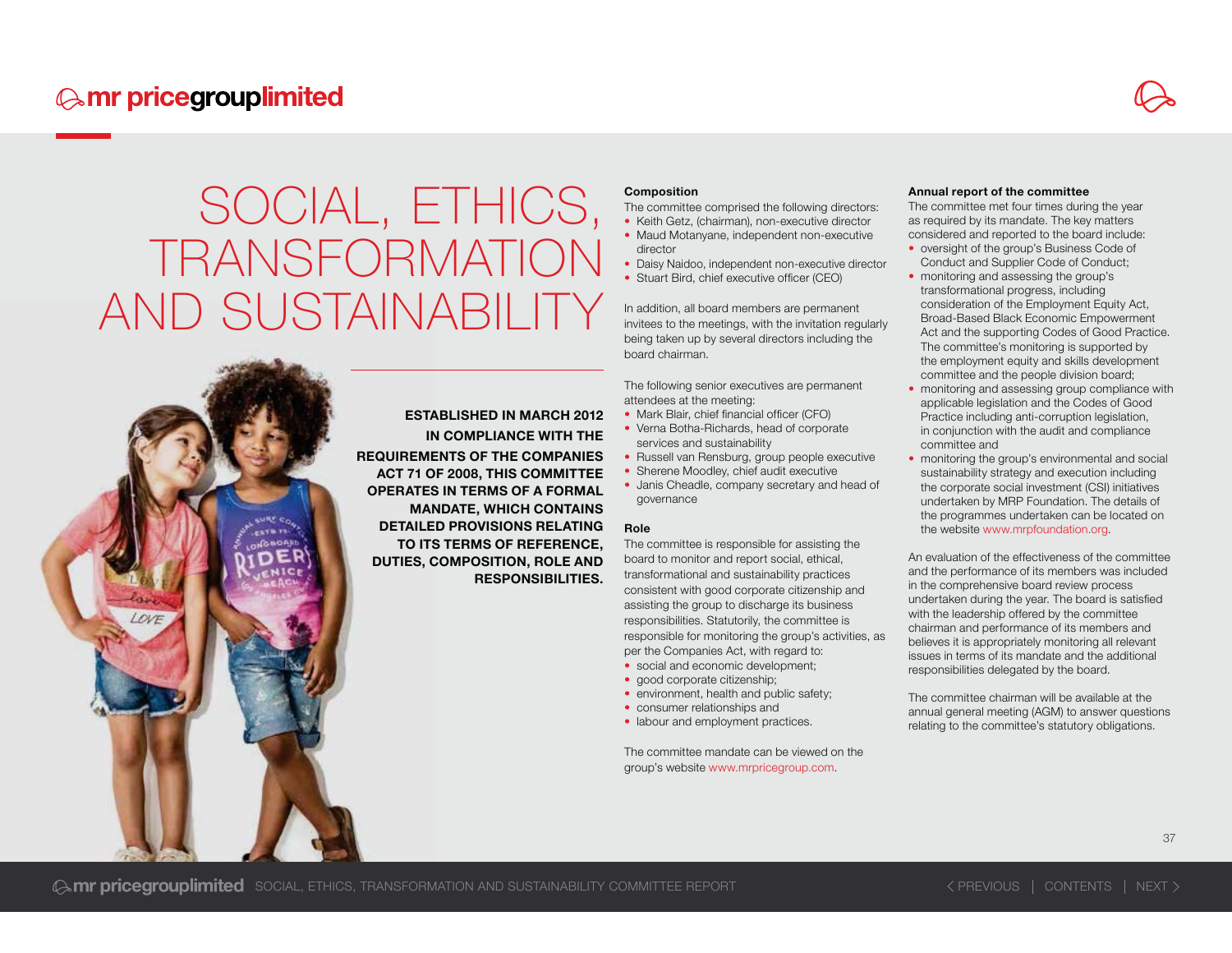

#### Commitment to shared value

Creating shared value means building social and environmental imperatives into the business strategy and ways of working (the business culture) to create better relationships and ultimately do better business.

The group's purpose is to offer value to customers which then allows the group to unlock worth to partners. The unlocking of the worth to partners has a multiplier effect on customers as well as building the market, which in turn facilitate future sales and growth opportunities. In summary, by providing worth to the lives of partners, the business ensures the value offering to customers is enhanced thereby contributing to the business's sustainability.

In recent years the commitment to shared value has been extended to the supply chain where there has been increased focus on building sustainable, competitive and efficient value chains. While there is a focus on the group's global value chain. South Africa has been prioritised and innovative solutions are being tested with local key suppliers and in partnership with other organisations and relevant government departments.

# SOCIAL

## Our People

The group's strategic competitive advantage with regard to people has been built on our strong culture. People who are driven by passion, guided by value and committed to partnership have enabled our success as an organisation. We strive to be a first-choice destination for retail talent and a sought-after international employer. By creating an employee value proposition, our aim is to attract, develop and retain global top talent who aspire to an exciting career in fashion retail.

#### Capacity building

Driven by the ambitions of our group to grow both locally and internationally, we continuously invest in the development of human capacity. We pay high attention to creating workplaces consisting of vibrant, energised and motivated associates encouraged to go beyond the ordinary, believing every successfully motivated and developed associate reinforces the group's competitiveness in the global retail arena.

While we strive to grow, develop and retain our own talent, we are also constantly searching for people who enjoy working in a fast-paced, progressive and changing environment and who thrive on high performance. This approach is consistent across our international locations and is reflected in our human capital management practices.

We continue to give full attention to executive succession plans and the growth of our leaders. Focused classroom, e-learning and on-thejob training is provided and encouraged for all associates. With improvements in processes, systems and technologies, extensive training is conducted on new ways of working.

#### Associate engagement

Inspired by our core values of Passion, Value and Partnership, our energetic and entrepreneurial culture continues to be central to the group's successful performance. We monitor and respond to the climate within our working environments, closely using independently conducted surveys. Our group-wide culture survey is followed by feedback sessions designed to listen to the needs of associates, create solutions and identify business improvement and leadership development opportunities.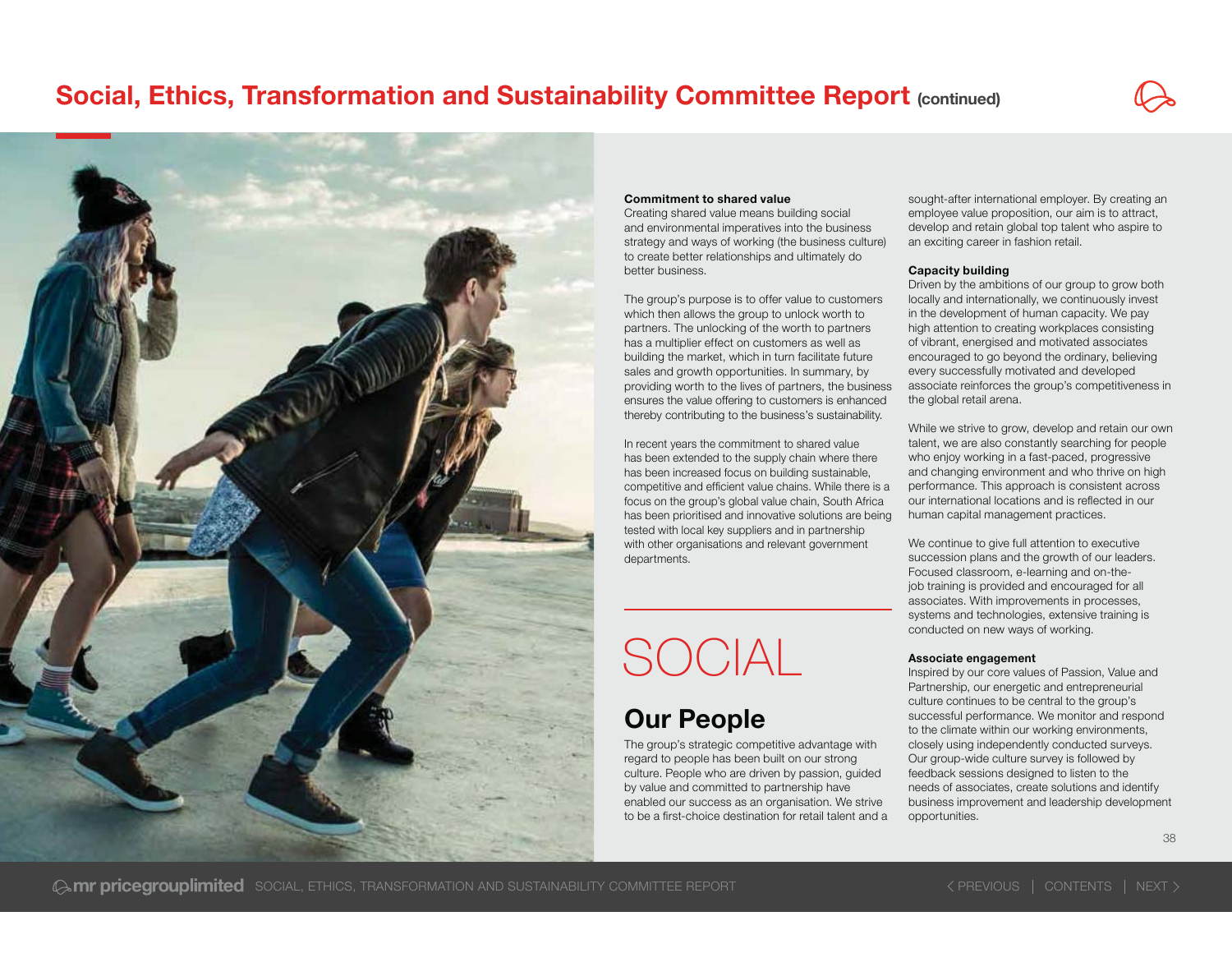Direct communication with associates occurs through frequently held "Comm Times" and regular internal television broadcasts. Digital communication platforms have been enhanced to ensure associates have access to engaging content related to their employment experience with the company. A key emphasis is placed on communication with new associates to ensure they have access to the information needed to set them up for success. Close working relationships between managers and associates are valued with importance placed on providing associates with information relating to their work performance and career management.

#### Performance recognition and reward

Central to our values is to reward high performance and instil a culture of celebration and recognition. Our group thrives on happy, motivated employees. We incentivise and reward generously for exceptional performance, strongly encouraging the achievement of personal goals. Well-defined incentive targets are set annually with performance discussions conducted as required during the year. All associates within the Southern African Customs Union (SACU) region are invited to participate in the Mr Price Group share or share option schemes after fulfilling the specific employment tenure requirements of that scheme. As these employees are part-owners in the company, we refer to them as partners or associates. Further details are contained in the remuneration report on pages 57 to 74 and on the group's website.

We use every opportunity to celebrate team or personal achievements and reinforce the spirit of performance. Group results are presented to associates bi-annually. A highlight is the award of the Mr Price Group "Running Man" statue presented to selected associates who have made extraordinary contributions over an extended period. These highly valued individuals embody the group's culture and core beliefs and demonstrate consistently high dedication and performance. Additionally, the Mr Price Group medallion is awarded to associates who have delivered

exceptional performance or innovation during the year, thereby setting new standards and becoming role models.

#### Human capital management (HCM) policies and systems

Our HCM policies are designed to contribute to the motivation and retention of our people and are easily accessible to all associates. Specific HCM policies are reviewed as required and a full policy review is conducted every two years. We continue to transform our HCM capabilities to cater for our growth and people development by seeking to optimise our workforce management, learning management, employee administration, human resource (HR) business intelligence and payroll systems.

Significant progress has been achieved in improving employee administration efficiencies across HR/ payroll functions by implementing the mrpFlow project, a bespoke employee administration tool that has significantly improved data accuracy and user experience. mrpForms, a digital employee administration platform, has drastically reduced on-boarding time and is now being used across all divisions in South African stores and will be rolled out to all group departments and foreign stores in the 2018 financial year.

An in-depth review of the applicant tracking system (ATS) and learning management system (LMS), Cornerstone, was conducted and found to be the most suitable system for our needs. This includes pre-hiring, on-boarding, training, development and performance tracking. We shall continue to improve on business intelligence solutions that provide people managers with relevant human capital metrics and facilitate accurate cost analysis, decision-making and risk mitigation.

Turnover at senior management and executive levels is low, indicating the group's ability to retain key associates. Our stringent pre-employment assessments for store and key positions, including numeracy and behavioural attributes, ensure the required skill levels are maintained.

#### Associate development

#### Talent acquisition

Developing and retaining "home-grown" talent is a strategy that has served the group well and will continue to be our core focus area. However, sourcing the right retail skills externally is increasingly important and we constantly search for and attract top talent through our ability to offer an outstanding training ground for career retailers, a compelling working experience and the promise of exciting future company growth.

To achieve this, we profile our employment proposition to potential associates through the website and social networking platform or via direct involvement with schools, colleges and universities. Internationally we partner with service providers in the search for top talent, but maintain the responsibility for socialising new associates into our culture and ways of working.

New associates attend induction programmes introducing their job-specific requirements and we use this opportunity to introduce the core values and the benefits of belonging to an exciting working environment.

#### Career and personal development

We offer outstanding career opportunities and associates are actively encouraged to pursue their ambitions within our dynamic and evolving working environments. Business growth and new skill requirements frequently creates new roles associated with organisation and infrastructure improvements. Most roles are filled internally, drawing from the pool of retail talent across the group.

Personal growth and career development is discussed with each associate annually. Line managers are responsible for ensuring these discussions result in meaningful development plans.

#### Management and leadership development

The group recognises and rewards leadership innovation and leaders are encouraged to be forward thinking in their approach while also building high performing teams with positive and constructive attitudes. We encourage an entrepreneurial mindset among managers as the foundation of the group's success as a progressive retailer and employer.

The growth and development of our leaders and managers is supported by personal and career development discussions, leadership assessments, the creation of personal development plans and regular performance feedback. Succession planning is actively encouraged in all divisions to ensure the constant availability of high quality managers and executives.

We partner with credible training organisations and business schools, locally and internationally, to design and run programmes catering for peer group needs in the demands of our busy day-to-day working environments.

Our productive relationship with the Wholesale and Retail Sector Education and Training Authority (SETA) has led to numerous managers being selected for the SETA's International Leadership Development Programme. Mr Price Group has five successful associates, all from previously disadvantaged backgrounds, selected for the 2017/8 programme.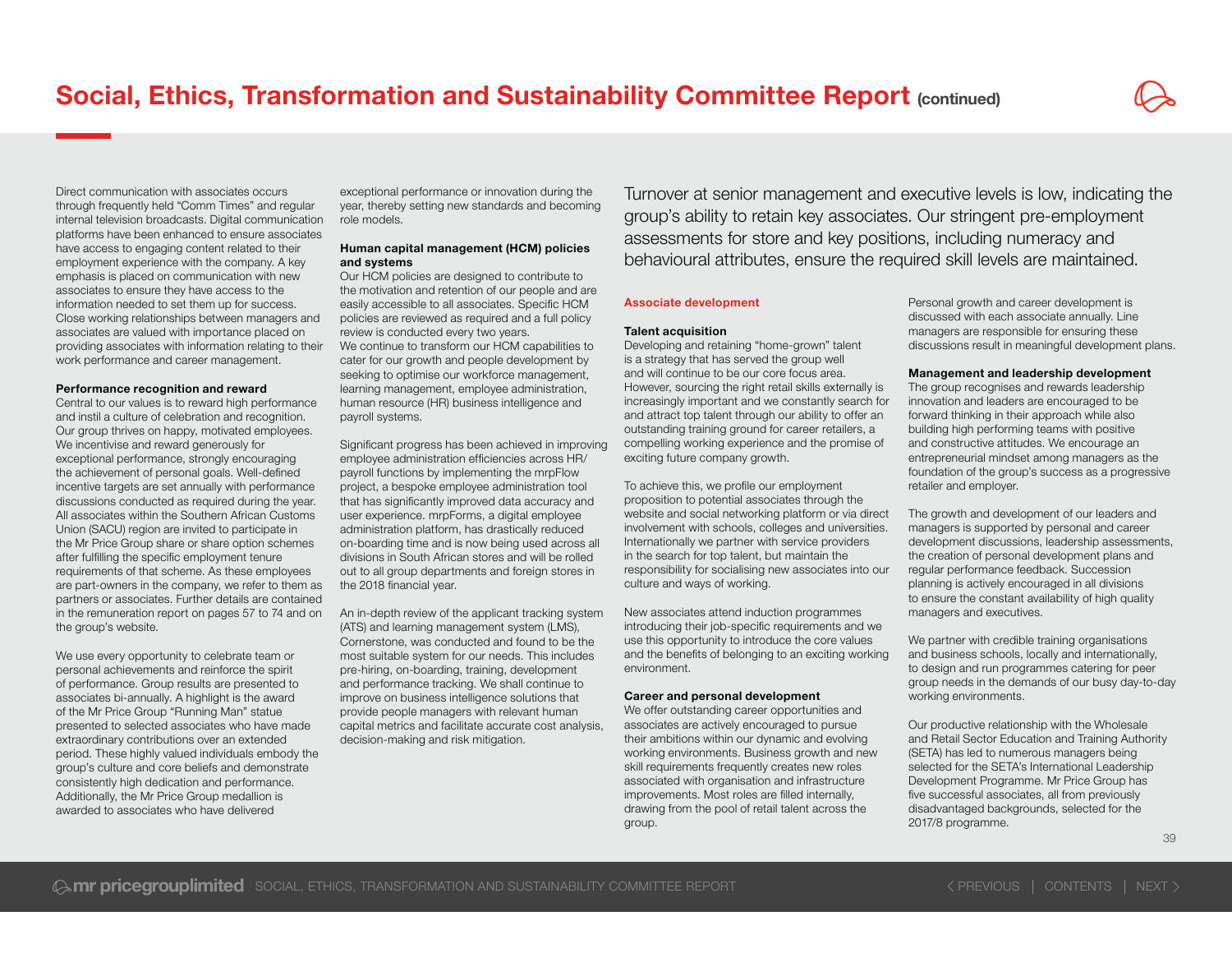#### Talent development

Recognising that attracting, developing and retaining world-class retailers is critical to our competitiveness and long-term sustainability, we strive to improve the quality and delivery of training through our MRP Academy. The academy's success is founded on the specialist learning and development programme managers working closely with our faculty of internal small and medium enterprises (SME) that is instrumental in developing and facilitating business-focused learning interventions.

Our well supported trainee buyer and planner programmes ensure a solid pipeline of critical merchant skills. We will extend the trainee programme into stores next year to build our pipeline of store managers.

Learnerships form a critical part of the development strategy, build our talent pipeline and give associates opportunities to gain a formal qualification. We currently have 229 associates registered on various learnerships, 92% of whom are from previously disadvantaged backgrounds.

We are currently rationalising our e-learning content for shorter, more focused interventions as this is a more effective way of delivering knowledge. All new courses and updates can be delivered across multiple platforms including mobile, effectively decreasing the number of hours allocated to training this year.

| Key Achievements in Talent Development                                                                       | 2017        | 2016        | 2015        | 2014        |
|--------------------------------------------------------------------------------------------------------------|-------------|-------------|-------------|-------------|
| Investment in learning and development                                                                       | R37 288 003 | R34 783 011 | R38 469 092 | R33 775 854 |
| Total annual number of hours allocated to<br>learning                                                        | 200 623     | 232 437     | 159 276     | 230 973     |
| Average learning and development days per<br>person                                                          | 1.4         | 1.8         | 1.2         | 2.5         |
| Previously disadvantaged individuals as a<br>percentage of total participants in learning and<br>development | 95%         | 94%         | 95%         | 90%         |
| Females as a percentage of total participants in<br>learning and development                                 | 74%         | 73%         | 72%         | 69%         |
| Previously disadvantaged associates as a<br>percentage of total of associates trained through<br>e-learning  | 97%         | 97%         | 97%         | 94%         |
| Previously disadvantaged associates as a<br>percentage of associates on learnerships                         | 92%         | 93%         | 97%         | 92%         |

#### Employee relations

Treating our associates fairly is at the heart of our company's values. We are committed to a workplace free from discrimination, compliant with all relevant labour law and centred on open communication channels between managers and associates. This ensures workplace grievances are avoided or speedily resolved. The company has maintained a low referral rate to the Commission for Conciliation, Mediation and Arbitration (CCMA) and has an excellent success rate for matters arbitrated.

#### Employment legislation

The group complies with all relevant South African labour legislation with attention currently given to equal pay for work of equal value. This will identify and mitigate risk and stay abreast of case law developments.

Specialist employee relations practitioners guide our line management in interpreting and applying legislation in the workplace. Internationally we partner with local firms to conduct research into employment practices to ensure compliance as required by individual countries. We have maintained active membership of the National Retail Association that facilitates representation to the National Economic Development and Labour Council (Nedlac) and participate in discussions of national interest.

#### Wellness

Group wellness initiatives, facilitated through our wellness forum, are an important part of our culture, providing associates with access to services promoting individual health and well-being.

A key initiative this year was delivering a financial wellness programme for all support centre associates. An e-learning version of this programme is planned for delivery in the 2018 financial year.

On-site health screening is available at our support centre through our nursing provider and these services, including HIV testing, are offered at store

level. Currently we have 2 621 associates covered by medical aid that includes a low-cost entry-level medical plan for store associates.

#### Health and safety

Safe working practices are encouraged throughout our businesses and monitored. In the year under review, 61 work-related accidents occurred with no major accidents reported involving associates.

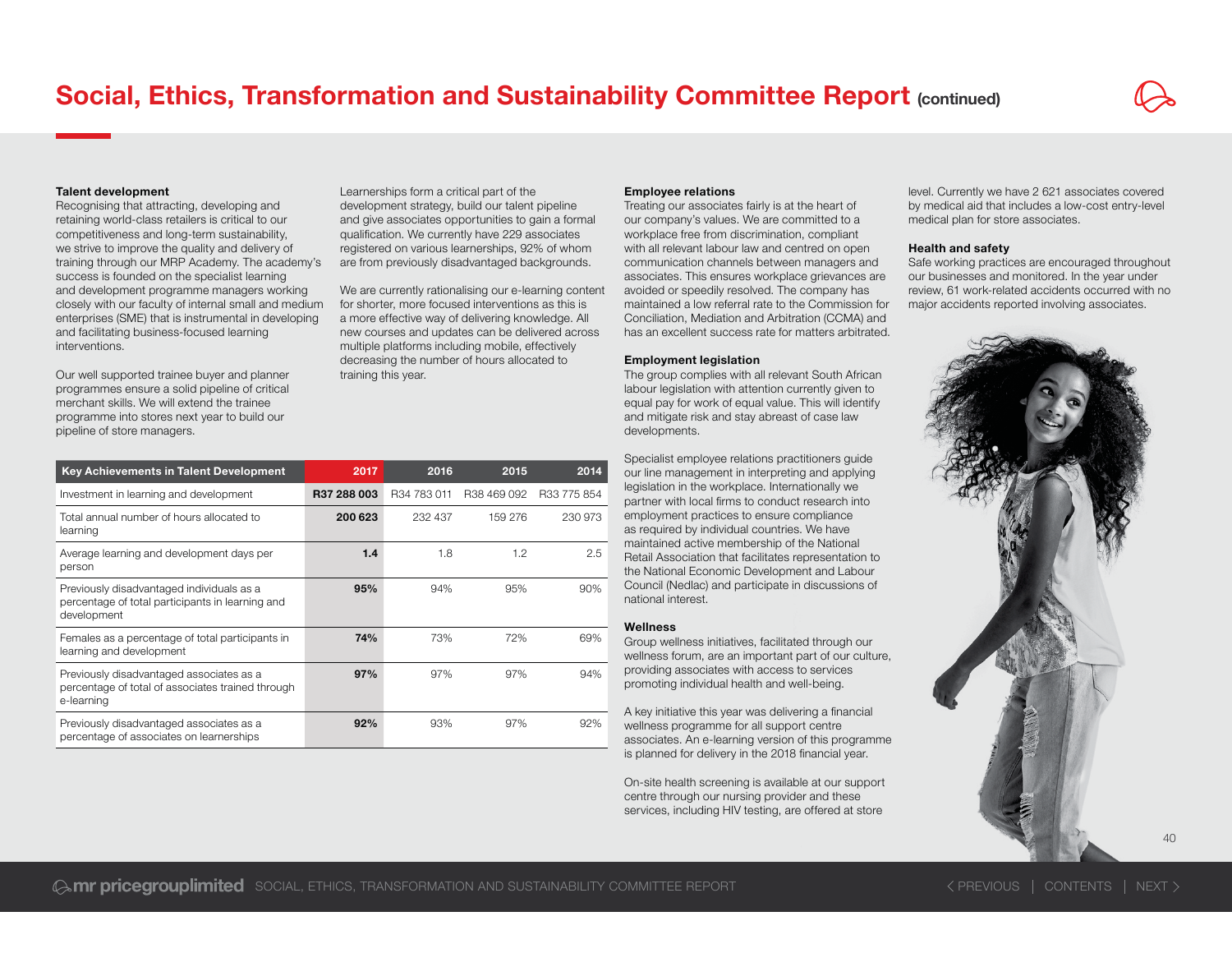### Our Community - Corporate Social Investment (CSI)

The group re-invests 1% of net profit after tax into the communities in which it operates by a donation to MRP Foundation. This registered non-profit organisation (NPO) focuses on youth development with the vision of young people breaking the cycle of poverty and inequality by reaching their full potential. Key focus areas are education (MRP Foundation Schools) and skills development (JumpStart).

| Key achievements of MRP Foundation                                                          | 2017                    | 2016                    | 2015                    | 2014                    |
|---------------------------------------------------------------------------------------------|-------------------------|-------------------------|-------------------------|-------------------------|
| Group Donation to MRP Foundation                                                            | R <sub>22</sub> 259 933 | R <sub>27</sub> 560 965 | R <sub>21</sub> 726 130 | R <sub>13</sub> 589 090 |
| % of MRP Foundation funded by Mr Price Group                                                | 66%                     | 74%                     | 60%                     | 63%                     |
| MRP Foundation funds invested into education                                                | R <sub>14</sub> 755 143 | R <sub>12</sub> 098 100 | R <sub>19</sub> 369 892 | R8 658 658              |
| MRP Foundation funds invested into skills<br>development                                    | R <sub>15</sub> 800069  | R <sub>19</sub> 014 444 | R <sub>12</sub> 927 683 | R7 927 014              |
| Previously disadvantaged individuals as a<br>percentage of total participants in programmes | 100%                    | 100%                    | 99.9%                   | 100%                    |
| Number of learners who have benefited from MRP<br>Foundation school programmes              | 36 395*                 | 65 236                  | 60 727                  | 48 217                  |
| Number of young adults who have benefited from<br>MRP Foundation JumpStart programmes       | 4913                    | 3687                    | 3697                    | 1 520                   |
| % JumpStart programme participants placed<br>into jobs                                      | 41%                     | 49%                     | 60%                     | 75%                     |

\* Now in four regions only.

## **ASSA mrpfoundation**

#### MRP Foundation

MRP Foundation finds strategic solutions to positively impact South Africa's socio-economic landscape through relationship building with key stakeholders around education and skills development. For further information on the activities of MRP Foundation, refer to www.mrpfoundation.org.



## mrp<br>foundation **Territoris**

MRP Foundation Schools - *Creating educational environments where learner potential is unlocked.*

Currently 36 395 learners are impacted daily through MRP Foundation school programmes. In 2014 a strategic decision was taken to narrow the focus from eight regions down to four to have deeper impact, hence the reduction in annual impacts.

MRP Foundation's approach to holistic school development involves building staff capacity and supporting the running of a well-functioning government school. This includes teacher development in content knowledge and curriculum delivery, development of school leadership to ensure good governance and involving parents and the community and create a successful learning

environment. The sustainability of quality education is prioritised.

MRP Foundation views the development of a child within the school context as broader than academic development. The programme thus addresses additional development areas like creative, physical and relational needs through interventions in arts and culture, sports and physical education, physical environment, educational technology, life skills and work readiness. All programme components are aligned and complement the Curriculum Assessment Policy Statement (CAPS) as the national curriculum.

#### MRP Foundation Schools Model

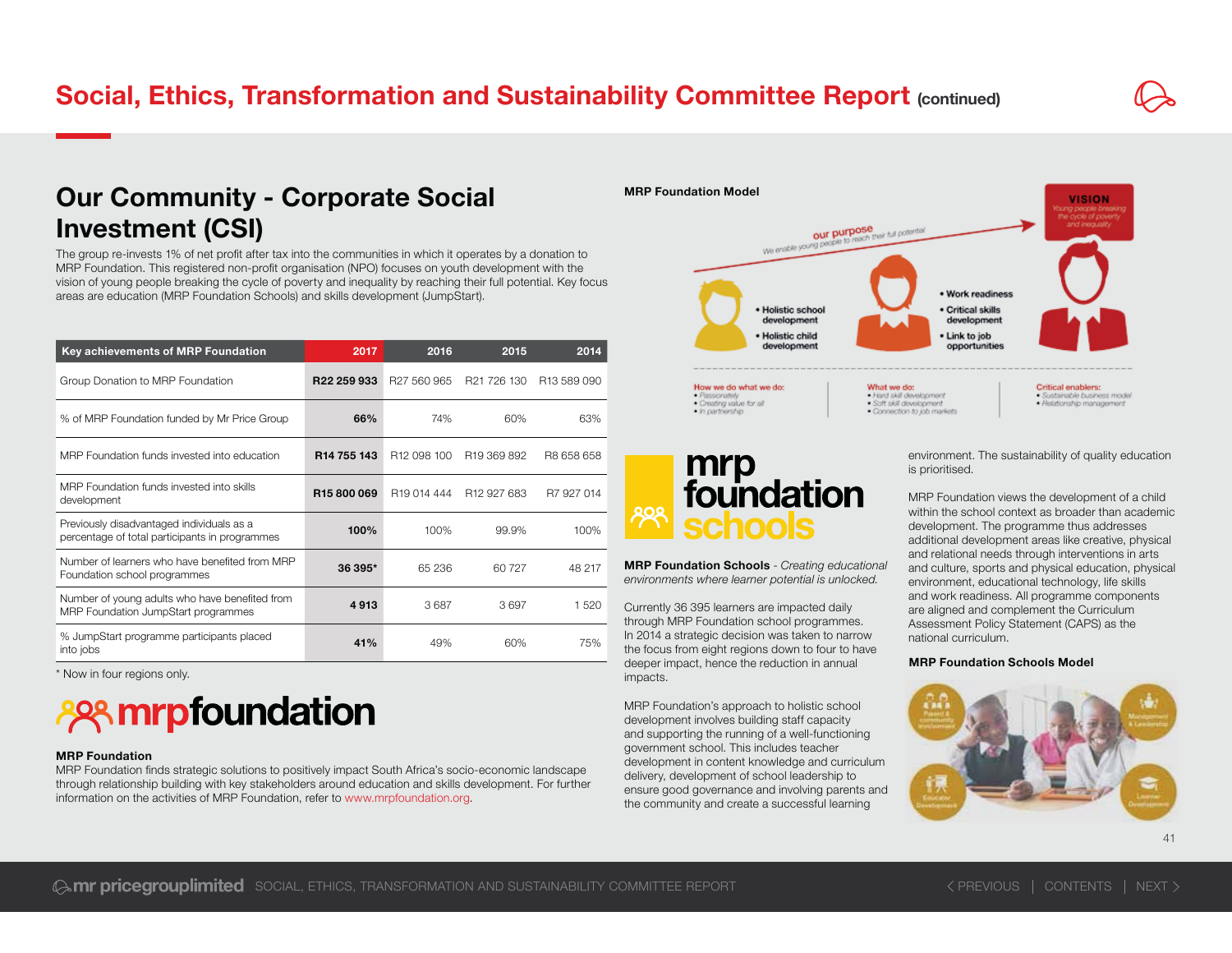



#### Skills development for unemployed youth

This programme focuses on work readiness by participating in foundation skill programmes aimed at the entry-level skills required by retail operations and the supply chain. It bridges the gap between post-schooling and the working world. Candidates who sucessfully complete the programme have the potential to access employment opportunities in the group as well as other participating companies with access to the database of employable people.

The JumpStart supply chain programmes address the skill needs of the manufacturing sector and builds sustainable business environments to create job opportunities for unemployed youth.

The foundation's partnerships with the group and selected local suppliers unlock this potential. Since inception, 728 production candidates have been trained with a 95% employment rate and 60 pre-production candidates trained with a 73% %employment rate. In addition 114 managers from suppliers have completed the lean management skills programme and each participating firm implemented key best practices projects.

Based on an independent benchmarking database, JumpStart suppliers have grown significantly since 2012 and there has been a general operational performance improvement in all areas, most notably in absenteeism (down 23%), labour turnover (down 24%) and machine breakdowns (down 35%). in absenteeism (down 23%), labour turnover (down<br>24%) and machine breakdowns (down 35%).<br>A full social return on investment (SROI) assessment

was carried out to assess the programme's wider impact. All investment and value derived are taken into account regardless of whether there is an associated monetary value for example time spent moving from below to above the poverty line. This enabled a deeper understanding of the underlying g value and sustainability of the programmes and justifies the investment and prioritisation of resources. The results were:r<br>n<br>nt<br>s

Production programme: generated R6.50 of value for every R1 invested

### Pre-production programme: generated R5 for every R1 invested

The JumpStart retail programmes develop the skills of unemployed youth to become employable in the local retail sector at entry-level positions like store associate, sales associate, distribution centre associate and call centre associate.

#### MRP Foundation JumpStart Model



Since inception, 22 188 delegates have been trained. 10 278 delegates have been placed into jobs.

In the past year 4 913 delegates completed work experience and 2 023 were employed into various employment contracts with the group. Greater attention was paid to improving the calibre of candidates in the past year, contributing to the lower number of candidates completing work experience compared to previous targets.

Due to the ongoing need for critical retail skills including buyers, planners and store managers/ retailers, a professional retailers programme was launched this year with 24 graduates participating.

### The SA SME Fund

The CEO's Initiative SME workstream, led by Adrian Gore (Discovery) and Brian Joffe (Bidvest), has brought together experts in the public, private and non-profit sectors to explore solutions to South Africa's high unemployment. SMEs have the potential to create jobs at the rate required and it is thus nationally important to work together to stimulate SME development. The SME Fund aims to create a substantial fund co-investing with accredited fund and investment managers. The fund will provide high-potential SME entrepreneurs and enterprises access to a strictly-governed ecosystem, comprising proprietary networks of accredited funders and best-of-breed mentors and professional services firms. Mr Price Group invested R1m in the 2017 financial vear.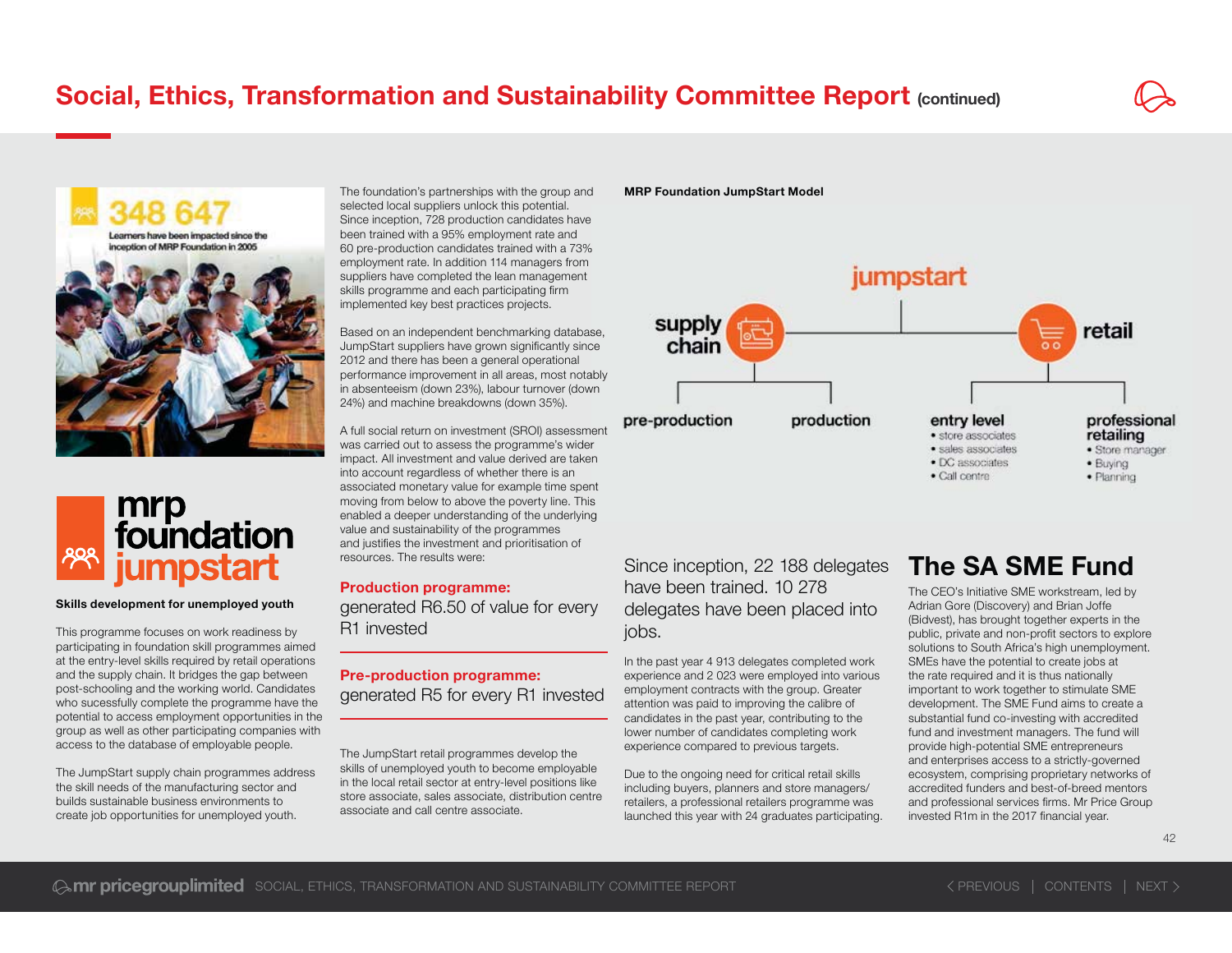## ETHICS

#### Ethical behaviour

Ensuring ethical behaviour is widely practiced and demonstrated is important to the sustainability of our group culture. Each new associate and director acknowledges the Business Code of Conduct when joining the group. Senior and other selected associates complete an annual declaration in which compliance with the code is confirmed and any external interests or relationships potentially giving rise to a conflict of interest are disclosed. The group has a confidential, independently-managed toll-free number for reporting suspected fraudulent activity or unacceptable behaviour. Associates are encouraged to be alert to fraud or unacceptable activity and immediately report incidents and unethical behaviour. The intranet includes a link to the Whistle Blowers webpage with details on how to report incidents or concerns. The website indicates associates' identities are not revealed when reporting wrongdoings and there is no retaliation. Internal audit investigates these reports, while this committee monitors matters relating to ethical conduct.

#### Anti-corruption

The Mr Price Group Code of Conduct prohibits bribes or facilitation fees and associates, contractors, sub-contractors and third parties with whom the group conducts business are always required to comply with the applicable laws, regulations and internal codes, policies and business rules. Training for employees and the board of directors on anti-corruption is available through induction programmes. The group has an anti-corruption programme applicable to all noncontrolled persons or entities providing goods or services under contract. The committee monitors the anti-corruption programme and no employee suffers demotion, penalty or other reprisals for raising concerns or reporting violations.

#### Anti-competitive practices

In terms of the Business Code of Conduct, the group is committed to competing fairly in the marketplace and undertakes not to enter into collusive arrangements with competitors or suppliers that prejudice customers, suppliers or competitors or interfere with free competition. Associates and suppliers must adhere to the group policies and codes of conduct.

| <b>Element</b>                                                          | <b>Weighting Points</b> | <b>Points</b> |
|-------------------------------------------------------------------------|-------------------------|---------------|
| Ownership                                                               | 25                      | 10.93         |
| Management control (includes employment equity)                         | 19                      | 5.44          |
| Skills development                                                      | 25                      | 10.86         |
| Enterprise and supplier development (includes preferential procurement) | 40                      | 20.53         |
| Socio-economic development                                              | 5                       | 5.00          |
| <b>Total points</b>                                                     | 114                     | 52.76         |
| Compliance level achieved                                               | $(45 - 55 \text{ pts})$ | Level 8       |

#### **Ownership**

The group's international shareholding of 43.2% negatively affects the local ownership points. All associates are afforded the opportunity to share in the group's success by participating in the various share schemes. Participants in the Partners Share Scheme hold 4.5m shares and received dividends of R22.3m during the year – refer to the remuneration report on pages 57 to 74 for additional information.

#### Skills development - associates

Refer to the talent development section on page 40.

#### Skills development - unemployed learners

The group's strategic partnership with MRP Foundation provides the training ground for the work experience portion of the programme and the skills module is delivered by MRP Foundation.

#### **Employment equity (EE)**

The group recognises the value in diversity and the need for its workforce to be representative of the national and regional demographics of South Africa. It is therefore committed to employing and developing people from designated groups to further its EE objectives. The group's philosophy is to encourage all associates to achieve their full potential by applying for and securing growth opportunities within the group as these arise. The group achieved the targeted address and registral addressed to employing and adherence to relevant legislation.

Those with potential to attain top management positions and meet the needs of succession plans are invited to attend internal and external leadership programmes providing relevant business exposure and highlighting development areas. This assists in attaining the EE goals set for various occupational levels. The group EE plan ended in March 2017 and another EE plan for 2020 has been finalised and will be implemented. This plan is supported by targeted strategies and affirmative action measures supporting transformation and progress is monitored through regular reporting.

The committee reviews and assesses, while the board ratifies, appropriate EE goals and targets. A new EE committee has been convened with improved top and senior management representation as well as critical and core positions across the group. The intention is to drive the transformation agenda and enable the achievement of the 2020 EE goals. The committee meets regularly to discuss EE progress, identify and recommend steps to overcome barriers to affirmative action and ensure

## TRANSFORMATION

#### Broad-Based Black Economic Empowerment (B-BBEE) Commitment

The group is committed to meeting the B-BBEE requirements. The significant changes introduced under the Revised Codes of Good Practice triggered self-assessment and a strategic realignment this year.

Level 8 Compliance. Further improvements to attain Level 7 Compliance have been set.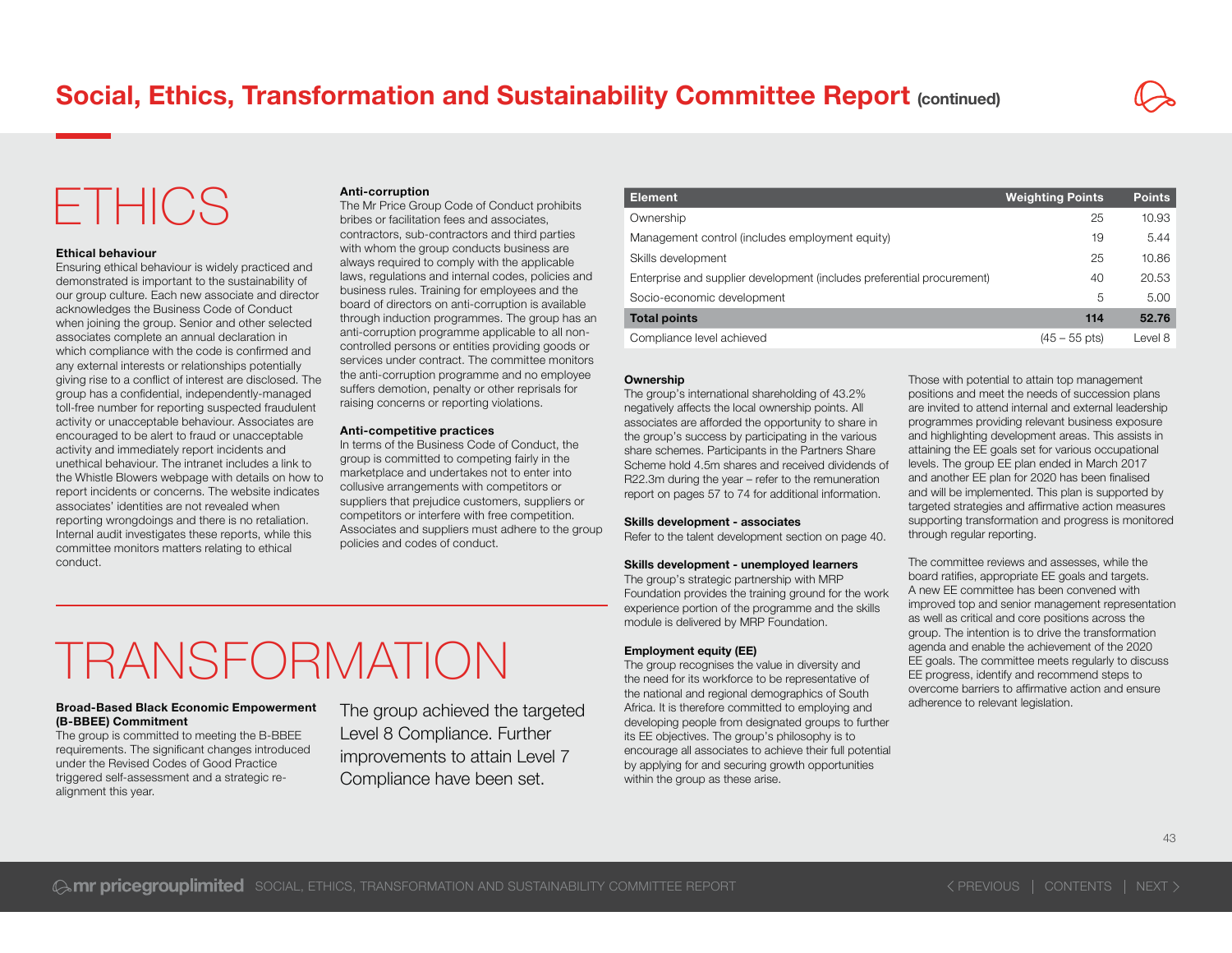#### TOTAL WORKFORCE PROFILE - MARCH 2017

| <b>Occupational levels</b>                                       |         | <b>Male</b>              |     |                          |         |       | Female     |     | <b>Foreign Nationals</b> |                          |              |
|------------------------------------------------------------------|---------|--------------------------|-----|--------------------------|---------|-------|------------|-----|--------------------------|--------------------------|--------------|
|                                                                  | A       | C                        |     | W                        | A       | C     | ш          | W   | Male                     | Female                   | <b>Total</b> |
| Top management                                                   | 2       | $\overline{a}$           |     | 20                       |         |       |            | 8   | $\overline{\phantom{a}}$ | 1                        | 33           |
| Senior management                                                | 3       | $\overline{\phantom{a}}$ | 13  | 46                       |         | 6     | 11         | 65  | 3                        | 2                        | 150          |
| Professionally qualified                                         | 45      | 17                       | 78  | 113                      | 45      | 31    | 89         | 169 | 5                        | 6                        | 598          |
| Skilled technical                                                | 565     | 127                      | 145 | 97                       | 606     | 612   | 307        | 378 | 7                        | 10                       | 3854         |
| Semi-skilled                                                     | 2469    | 355                      | 124 | 20                       | 6998    | 1 345 | 354        | 87  | 11                       | 24                       | 11 787       |
| Unskilled                                                        | 37      |                          | 10  | $\overline{\phantom{0}}$ | 64      | 9     | 11         |     |                          | $\overline{\phantom{0}}$ | 133          |
| <b>TOTAL PERMANENT</b>                                           | 3 1 2 1 | 500                      | 370 | 296                      | 8714    | 2004  | 773        | 708 | 26                       | 43                       | 16 555       |
| Temporary employees                                              | 83      | 24                       | 2   | 1                        | 186     | 41    | 5          | 2   |                          | $\overline{\phantom{a}}$ | 344          |
| <b>GRAND TOTAL</b>                                               | 3 2 0 4 | 524                      | 372 | 297                      | 8 9 0 0 | 2045  | 778        | 710 | 26                       | 43                       | 16899        |
| ACI as % of total of South African associates<br><b>Male 93%</b> |         |                          |     |                          |         |       | Female 94% |     | <b>Total</b>             | 94%                      |              |

#### DISABLED WORKFORCE PROFILE - MARCH 2017

| <b>Occupational levels</b>                                       |    | <b>Male</b>              |                |                          |    | Female |            |                |                          | <b>Foreign Nationals</b> |                |
|------------------------------------------------------------------|----|--------------------------|----------------|--------------------------|----|--------|------------|----------------|--------------------------|--------------------------|----------------|
|                                                                  | A  | C                        |                | W                        | A  | C      |            | W              | <b>Male</b>              | Female                   | <b>Total</b>   |
| Top management                                                   |    |                          |                |                          |    |        |            |                | -                        | $\overline{\phantom{a}}$ |                |
| Senior management                                                |    |                          |                | 3                        |    |        |            | 4              | -                        | $\overline{\phantom{a}}$ |                |
| Professionally qualified                                         | 6  |                          |                | 3                        | 20 | 9      | 3          | 11             | $\overline{\phantom{a}}$ | $\overline{\phantom{a}}$ | 9              |
| Skilled technical                                                | 12 | $\overline{\phantom{0}}$ |                | $\overline{\phantom{a}}$ | 55 | 9      | 8          |                | $\overline{\phantom{a}}$ | $\overline{\phantom{a}}$ | 54             |
| Semi-skilled                                                     | 3  | $\overline{\phantom{a}}$ | 2              | $\overline{\phantom{0}}$ |    |        |            | $\overline{a}$ | $\overline{\phantom{0}}$ | $\overline{\phantom{a}}$ | 86             |
| <b>Unskilled</b>                                                 |    |                          |                |                          |    |        |            |                |                          | $\overline{\phantom{a}}$ | $\overline{7}$ |
| <b>TOTAL PERMANENT</b>                                           | 21 |                          | $\overline{4}$ | 6                        | 76 | 19     | 13         | 17             | $\overline{\phantom{0}}$ | ٠                        | 157            |
| Temporary employees                                              |    |                          |                | $\overline{\phantom{0}}$ |    |        |            | $\overline{a}$ | Ξ.                       | $\sim$                   | 1              |
| <b>GRAND TOTAL</b>                                               | 21 | 1                        | 4              | 6                        | 76 | 20     | 13         | 17             | е                        | ı                        | 158            |
| <b>Male 82%</b><br>ACI as % of total of South African associates |    |                          |                |                          |    |        | Female 86% |                | Total                    | 85%                      |                |

#### Enterprise and supplier development (includes preferential procurement) *Supplier development*

The group uses robust due diligence processes to ensure all interventions meet the definition of the BEE supplier development criteria, have a strong business case and are sustainable and meaningful to all partners.

The partnership with the Sustainable Cotton Cluster (SCC), the Innovative Integrated Cotton Supply Chain Programme (ISCP) and the financial support provided to qualifying farmers has re-ignited the local cotton growing industry. This initiative has increased the economic wealth of black cotton farmers, created jobs and improved farming standards by introducing Better Cotton Initiative (BCI) standards. There is also a higher South African content in products, while still meeting the value expectations of our customers a true demonstration of partnership in action. For further information refer to page 45.

#### *Enterprise development*

The three-year partnership with The Clothing Bank (TCB) has been another success story of how passionate people can partner to make a significant contribution to the economic wealth of other South Africans.

A registered NPO and public benefit organisation (PBO), TCB channels donated stock through an enterprise development programme. The programme initially focused on unemployed mothers, but has been extended to include men as well as a group of sewers and cobblers. The programme aims to break the cycle of poverty and for the participants to become self-sufficient through training and mentorship centred on basic business and life skills. Since inception in 2014, the amount of stock donated to TCB has increased significantly and exceeded 700 000 units over the period. In F2017 over 700 entrepreneurs were supported by TCB's programme. Further information on TCB and its activities can be found at www.theclothingbank.co.za.

#### *Preferential procurement*

Procurement practices across the group are continuously reviewed with an expectation of B-BBEE compliance for all South African suppliers. The challenge remains finding suitable local manufacturing capacity, capability, competency and compliancy to produce the required merchandise and address the need for more local production to more swiftly respond to changing customer needs. Refer to the value chain section below where the efforts to support a local supply base are highlighted. 74.5m units (R3.5bn) was sourced from South Africa which represents 35.1% of total units inputs purchased, or 45.3% including territories in SADC.

#### Socio-economic development

The group's donation to MRP Foundation meets the socio-economic development target set out in the BEE scorecard. The strategic importance of the foundation's activities is discussed above and further information can be found at www.mrpfoundation.org.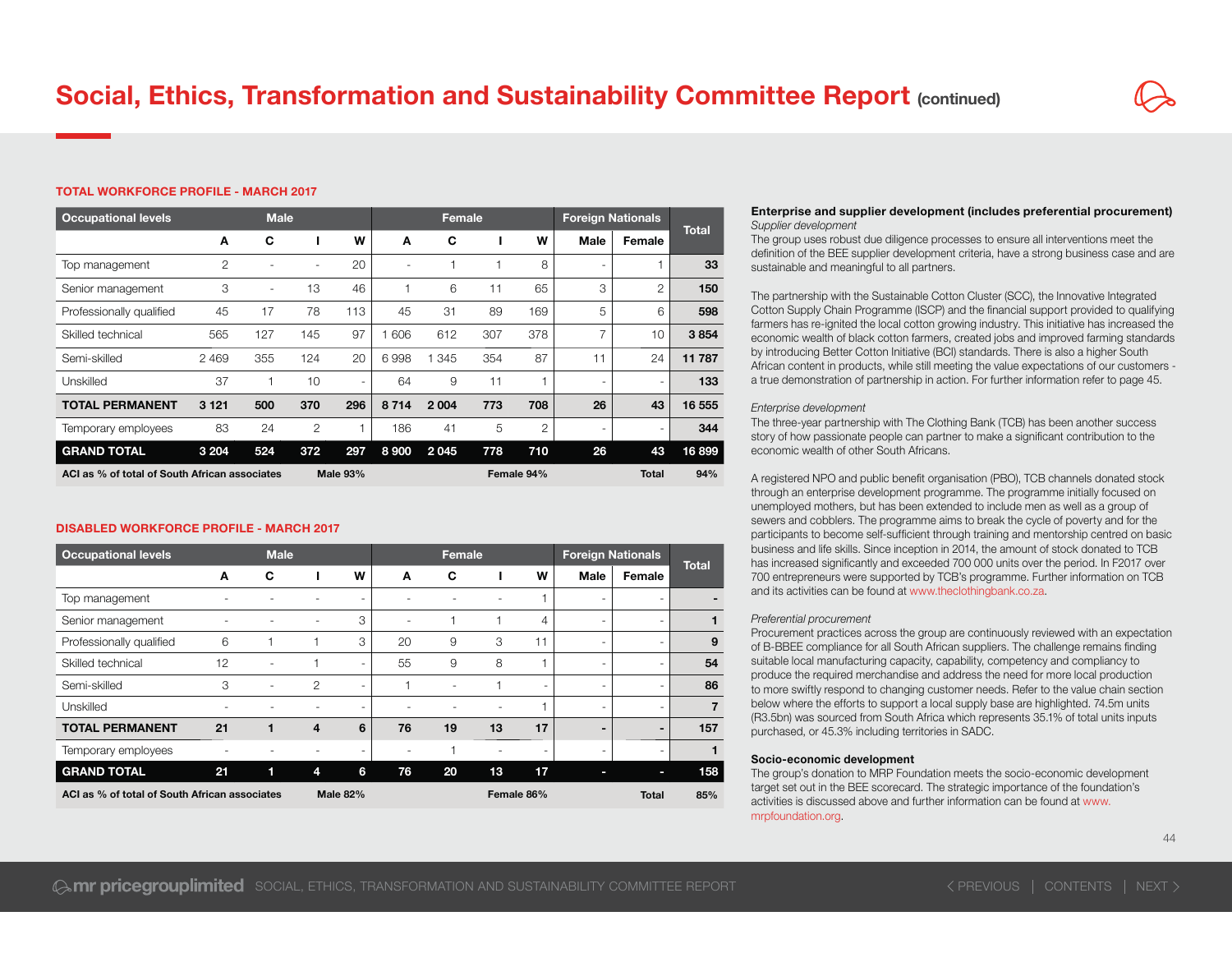



## VALUE CHAIN

#### Responsible sourcing

Suppliers are expected to comply with the group's Supplier Code of Conduct, which includes requirements regarding the environment, labour, ethics and health and safety regulations. The Supplier Code of Conduct is located on our website at www.mrpricegroup.com.

#### **Partnerships**

The group collaborates with the following organisations to identify opportunities for developing sustainable solutions for the business, value chain and industry at large:

- Supplier Ethical Data Exchange (SEDEX),
- Ethical Trading Initiative (ETI);
- Sustainable Cotton Cluster (SCC):
- KZN Clothing and Textiles Cluster (CTC); and
- MRP Foundation (JumpStart).

#### Supplier Ethical Data Exchange (SEDEX)

SEDEX is a not-for-profit membership organisation dedicated to driving improvements in responsible and ethical business practices in global supply chains. The database is a valuable tool to record supplier business ethics, labour, health and environmental practices to enable the risk assessment of suppliers in accordance with these metrics. For further information refer to www.sedexglobal.com.

The group's global supply chain mapping has progressed well as the number of suppliers with SEDEX membership has increased from 301 (2015 financial year) to  $534$  (2016 financial year) and 1 016 in the year under review.

The direct first-tier mapping covers approximately 80% of all trade suppliers. The mapping of secondtier suppliers is progressing well and remains a key focus area for the resource teams as visibility and transparency are required to ensure the supply chain is sustainable, efficient, effective and compliant.

#### Ethical Trading Initiative (ETI)

The ETI is a leading global alliance of companies, trade unions and NGOs promoting respect for worker rights. The group is committed to ethical trade and has partnered with ETI to participate in collectively tackling the many issues that cannot be addressed by companies working in isolation. The group reports annually to ETI on its progress. The group has achieved improver stage for implementation on all ETI principles. For further information refer to www. ethicaltrade.org.

#### Sustainable Cotton Cluster (SCC)

The group is committed to developing the country's cotton industry and has partnered with the SCC to secure a sustainable local cotton value chain unlocking value for all stakeholders (from the farmer to the consumer).

This is a leading initiative and a remarkable move towards business, government and civil society working together to address national priorities for creating jobs and unlocking potential in the country. The group is proud to have been involved as the foundation retail member. A traceability system, developed to capture data and provide valuable intelligence to the industry, ensures claims made to the customer hold integrity. The system captures data on cotton production social, environmental and labour standards and tracks the product movement through the value chain to provide visibility and business intelligence.

Since the group's first cotton commitment to the SCC four years ago, a significant increase in the collective commitment among local cotton producers and industry players has translated into bold targets being set to grow the industry. The SCC is targeting a 446% increase in cotton production by 2019 to be achieved through the growth of small-scale and dryland commercial production.

The group's commitment to the cotton industry. through the Sustainable Cotton Cluster, has given local cotton farmers assurance that their crop will be procured. This commitment has reduced the inherent risk faced in the cotton farming industry, and thus 2 677 jobs have been created/secured. A particular positive impact can be seen in the fact that 42% of these jobs can be attributed to small-scale farmers. Since baseline year 2013 and current forecasts, seed cotton production hectares has grown by approximately 152%.

The group committed to 2 800 tons in the current financial year, with the final figure being 1 300 tons. The impact of the drought on the national crop season last year was significant, resulting in only half the planted crop being available at the required quality specification. The group is committed to 2 800 tons in new financial vear.

A key environmental focus of the SCC was establishing a partnership with the BCI, thereby aligning South Africa's cotton production to BCI standards, a globally sought-after standard of cotton production that ensures the environment and community are considered. The 2017 harvest is aligned to BCI standards and enables the group to deliver cotton of this standard to its customers. As South Africa is a water-scarce country, targets to increase small-scale rain-fed cotton production aligned with these standards is a key focus to reduce the impact on water and the environment.

For further information on the cluster's activities, refer to https://sustainablecottoncluster.wordpress.com and www.cottonsa.org.za.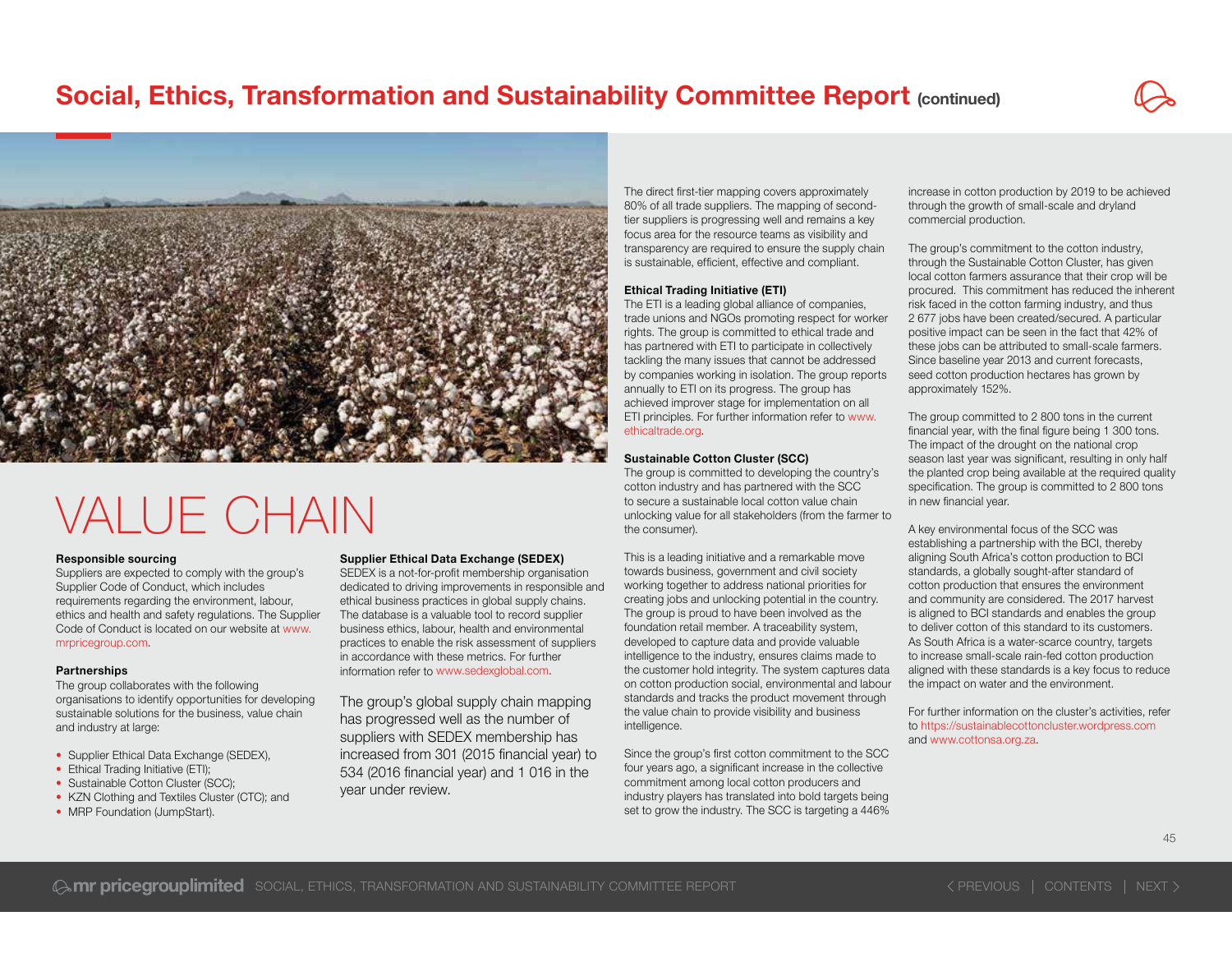#### KwaZulu-Natal Clothing and Textile Cluster (KZNCTC)

The KZNCTC is a public-private partnership (PPP) between the government, learning institutions and the local clothing, textiles, footwear and leather (CTFL) industry. The KZNCTC works with the whole KwaZulu-Natal value chain to develop competitiveness from raw material production to retail. It is an industry-driven initiative drawing on the experience and leadership of member firms. For more information refer to www.kznctc.org.za.

The partnership with the KZNCTC has been a valuable one as the group has been exposed to new thinking, knowledge sharing opportunities and invaluable research. This year the group partnered with the KZNCTC in developing and testing a supplier due diligence tool to promote industry-wide compliance to social, economic and environmental standards and will facilitate adopting manufacturing best practices.

## **FNVIRONMENTAL**

#### Commitment

The group's purpose "to add value to customers' lives and worth to partners' lives, while caring for the communities and environments in which we operate" defines the group's environmental commitment. further reinforced by the values of "passion, value and partnership".

The environmental commitment provides guidance for the group's environmental framework by describing the values in the partnership with society and the planet. It guides associates to be more conscious of impacts and to take steps to ensure the involvement with the community and planet are positive. Earth is viewed as a business partner and we target eliminating harmful impacts or wasting natural resources by ensuring the processes, products and operations are as efficient as possible. Understanding and responding to the significant environmental impacts is an ongoing process.

#### Reduce, Reuse, Recycle

MOST

The group is committed to the principles of reduce. reuse and recycle, a globally accepted waste hierarchy.



#### Energy

#### *Lighting*

Opportunities to reduce energy usage through more efficient lighting technology, energy monitoring, energy awareness and user behaviour were identified and progressed primarily at stores. DCs and head office.

Energy use is a key sustainability indicator and major operational expense. Since 2013 the carbon footprint has been reduced by approximately 40.7 million kWh (40 446 tons CO<sub>2</sub> emissions).

The group has benefited from various initiatives to reduce electricity costs and impact on the environment. This includes installing two roof-top solar photovoltaic systems at head office complex that generate 20% of the required energy for two of the divisions, retrofitting lighting in certain stores, introducting LED lighting in all new stores and improving associate behaviour around energy use. The energy management plan continuously evaluates and assesses opportunities to reduce CO<sub>2</sub> emissions.

The new DC is equipped with low energy LED lighting, while air conditioning has been substituted by natural ventilation. A solar photovoltaic system has been installed on the roof designed to generate approximately 257 306 kWh annually.

The group recently partnered with the Council for Scientific and Industrial Research (CSIR) and National Cleaner Production Centre (NCPC) to develop a comprehensive energy management system and a group energy policy to fully integrate energy management into organisational business structures

*Heating and cooling systems* Together with the CSIR and NCPC, the group is assessing the heating, ventilation and airconditioning (HVAC) systems at the head office complex and in selected stores with a view to

identifying opportunities to further improve energy efficiency.

A thicker grade of roof insulation has been used at the new DC to reduce the heat in the building and avoid mechanical ventilation. Variable refrigerant flow (VRF) air-conditioning systems have been installed in the DC offices and heat pump water heating processes are used instead of conventional geysers.

#### Fuel usage

The group's contracted courier has fitted all vehicles with an idling cut-off system that does not allow the vehicle to idle for more than three minutes, thereby saving fuel and emissions. Additionally, vehicles run with the latest technology relating to fuel consumption and the route master is reviewed and evaluated quarterly to ensure the fewest kilometres are driven per delivery. The group's courier partner has achieved a further 4% improvement on fuel consumption (over the 14.5% improvement the previous financial year). This means on outbound transportation vehicles, there was a reduction of 320 000 litres of diesel when compared to the prior year (prior savings equated to 1.3 million litres of diesel).

#### Carbon footprint

The graph below represents the group's South African carbon footprint (tonnes of CO<sub>2</sub>) based on scope one and scope two emissions (including stores, head office and DCs).